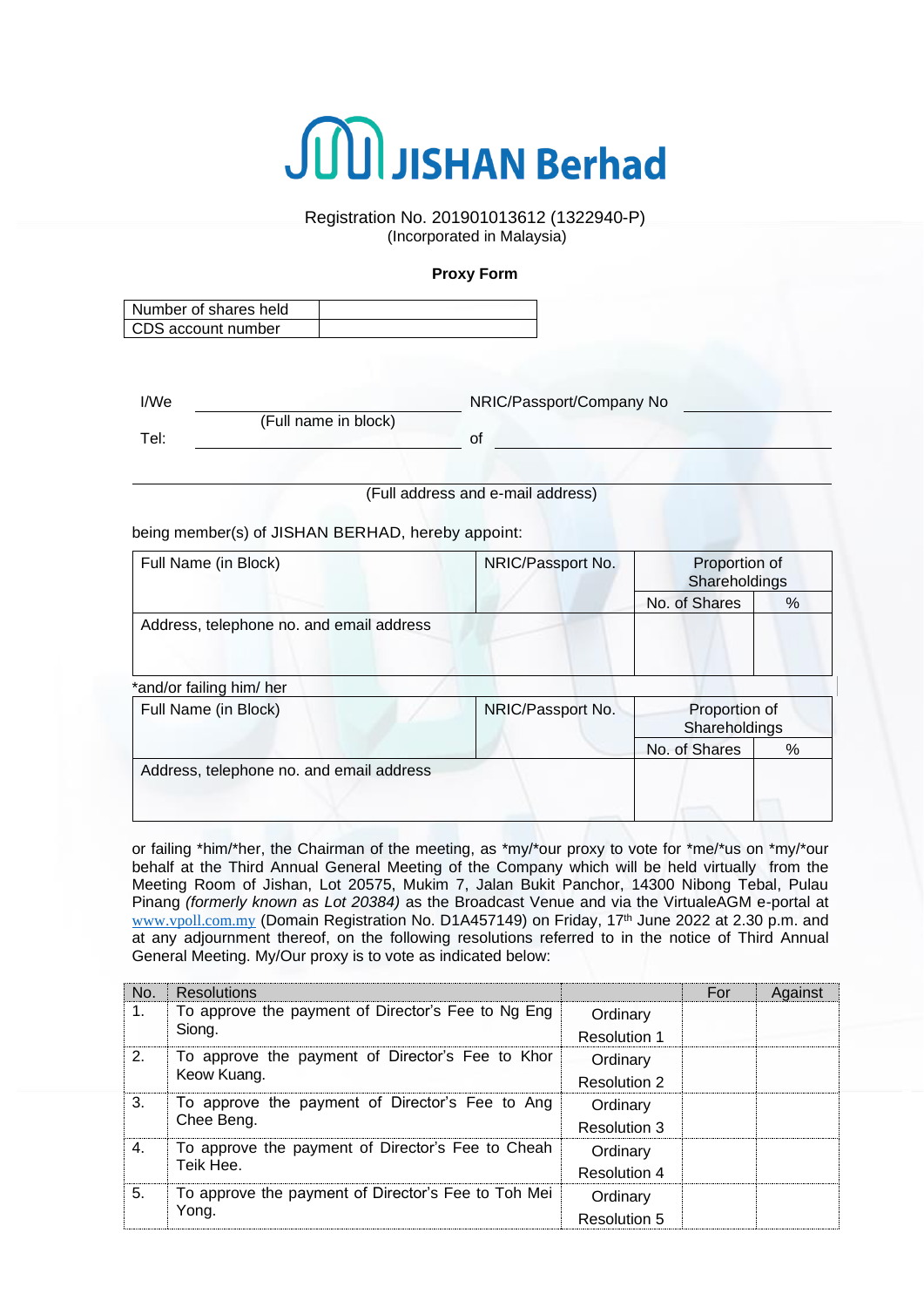| 6.  | To approve the payment of Director's Fee and<br>Benefits to the Non-Executive Director.                                                                                                                                                  | Ordinary<br>Resolution 6         |
|-----|------------------------------------------------------------------------------------------------------------------------------------------------------------------------------------------------------------------------------------------|----------------------------------|
| 7.  | To re-elect Ir Razali Bin Budin as Director of the<br>Company.                                                                                                                                                                           | Ordinary<br>Resolution 7         |
| 8.  | To re-elect Cheah Teik Hee as Director of the<br>Company.                                                                                                                                                                                | Ordinary<br><b>Resolution 8</b>  |
| 9.  | To re-elect Toh Mei Yong as Director of the Company.                                                                                                                                                                                     | Ordinary<br>Resolution 9         |
| 10. | To re-appoint Messrs. BDO PLT as Auditors of the<br>Company and to authorize the Directors to fix their<br>remuneration.                                                                                                                 | Ordinary<br>Resolution 10        |
| 11. | Authority under Sections 75 and 76 of the Companies<br>Act, 2016 for the Directors to issue shares                                                                                                                                       | Ordinary<br><b>Resolution 11</b> |
| 12. | Proposed Renewal of Shareholders' Mandate for<br>Existing Recurrent Related Party Transactions and<br>Proposed New Shareholders' Mandate for Additional<br>Recurrent Related Party Transactions of a Revenue or<br><b>Trading Nature</b> | Ordinary<br><b>Resolution 12</b> |

*Please indicate with an "X" in the appropriate space provided above on how you wish your vote to be cast. If no specific direction as to voting is given, the proxy will vote or abstain from voting at his/her discretion.*

Dated this ………. day of ……………….. 2022

 $\overline{\phantom{a}}$  , and the set of the set of the set of the set of the set of the set of the set of the set of the set of the set of the set of the set of the set of the set of the set of the set of the set of the set of the s

Signature of Member(s)/ Common Seal

#### **Notes:**

# 1. **IMPORTANT NOTICE**

The Broadcast Venue is **strictly for the purpose of complying with Section 327(2) of the Companies Act 2016** which requires the Chairman of the meeting to be present at the main venue of the meeting.

Shareholder(s) or proxy(ies) or attorney(s) or authorized representative(s) **ARE NOT ALLOWED** to attend the 3<sup>rd</sup> AGM in person at the Broadcast Venue on the day of the meeting.

Shareholders are to attend, speak (including posing questions to the Board via real time submission of typed texts) and vote (collectively, "participate") remotely at the 3<sup>rd</sup> AGM via the Remote Participation and Voting facilities ("RPV") provided by AI Smartual Learning Sdn Bhd ("AI Smartual") via its website at [www.vpoll.com.my](http://www.vpoll.com.my/) ("VirtualeAGM"). **Please follow the "VirtualeAGM User Guide" which are set out in the Administrative Guide of ThirdAnnual General Meeting in order to participate remotely via RPV**.

- 2. A member of the Company entitled to attend and vote at a meeting is entitled to appoint not more than two (2) proxies to attend, participate, speak and vote in his stead at the same meeting.
- 3. A proxy may but need not be a member of the Company and a member may appoint any person to be his proxy without limitation save that the proxy must be of full age.
- 4. Where a member appoints more than one (1) proxy, the appointments shall be invalid unless he specifies the proportions of his shareholdings to be represented by each proxy.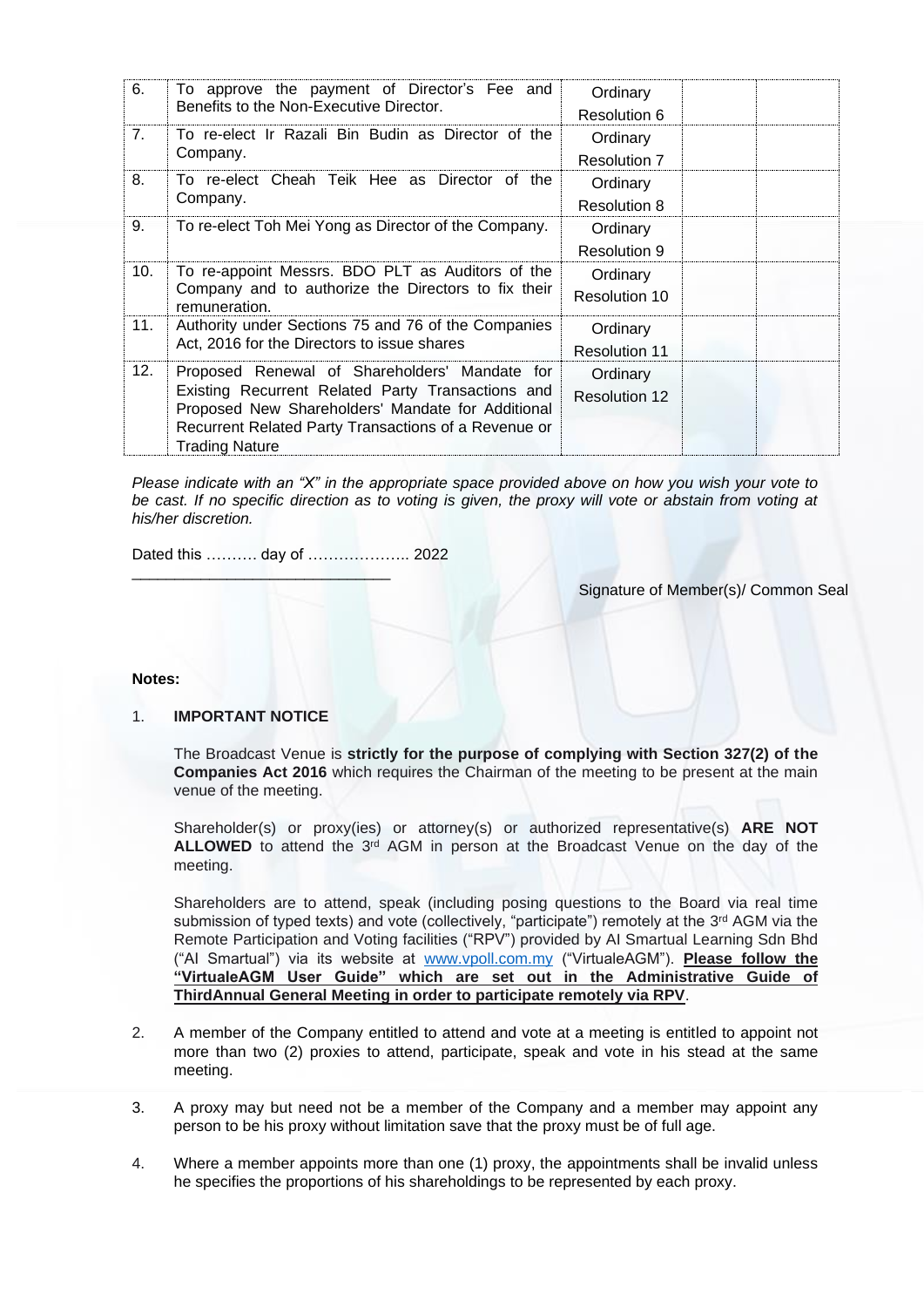5. The instrument appointing a proxy shall be in writing under the hand of the appointor or of his attorney duly authorised in writing or, if the appointor is a corporation, either:-

(a) under the corporation's seal; or

(b) signed under the hand of an officer or attorney duly authorised. In the case of (b) be supported by a certified true copy of the resolution appointing such

officer or certified true copy of the power of attorney.

- 6. Where a member of the Company is an authorised nominee as defined under the Securities Industry (Central Depositories Act 1991, it may appoint at least one (1) proxy in respect of each securities account it holds with ordinary shares of the Company standing to the credit of the said securities account.
- 7. Where a member is an exempt authorised nominee as defined under the Securities Industry (Central Depositories) Act 1991 which holds ordinary shares in the Company for multiple beneficial owners in 1 securities account ("omnibus account"), there is no limit to the number of proxies which the exempt authorised nominee may appoint in respect of each omnibus account it holds.
- 8. To be valid the Proxy Form duly completed must be deposited at the office of the Share Registrar of the Company, Aldpro Corporate Services Sdn. Bhd. situated at Level 5, Block B, Dataran PHB, Saujana Resort, Section U2, 40150 Shah Alam, Selangor not less than fortyeight (48) hours before the time for holding the 3<sup>rd</sup> AGM or any adjournment thereof.
- 9. Please ensure **ALL** the particulars as required in the Proxy Form are completed, signed and dated accordingly.
- 10. Last date and time for lodging the proxy form is **Wednesday, 15 June 2022** at **2.30 p.m.**

## **General Meeting Record of Depositors**

11. Only a depositor whose name appears on the Record of Depositors of the Company as at **9 June 2022** shall be entitled to attend this AGM or appoint proxies to attend, participate, speak and/or vote on his/her behalf.

## **Personal Data Privacy**

By submitting the duly executed Proxy Form, the member and his/her proxy consent to the Company (and/or its agents/service providers) collecting, using and disclosing the personal data therein in accordance with the Personal Data Protection Act 2010, for the purpose of the AGM, and any adjournment thereof.